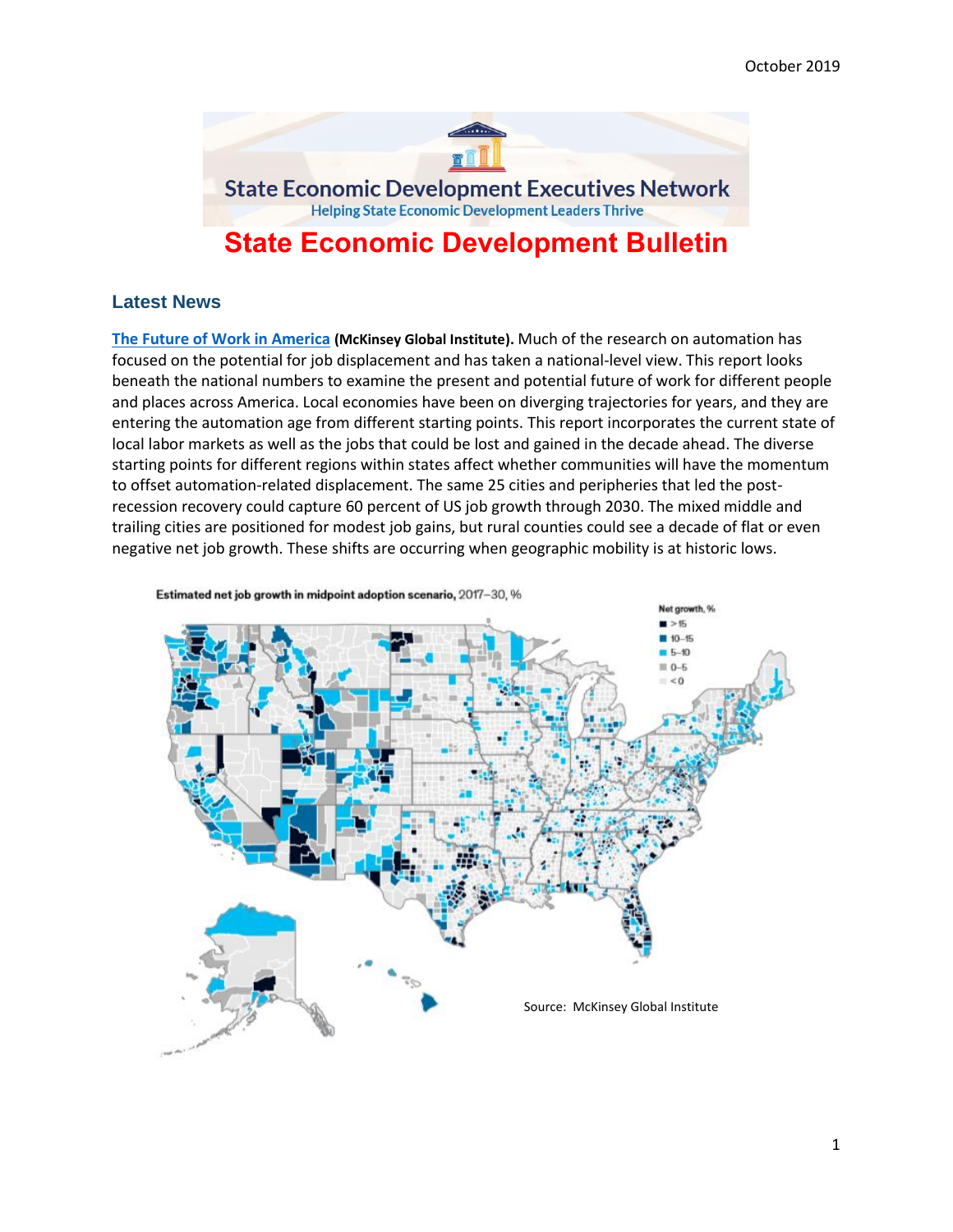### **State Economic Performance**

**[State ED-Related Investment in Workforce Development on Rise](http://blog.c2er.org/2019/10/state-investment-in-workforce-development-on-the-rise/) (Council for Community and Economic Research).** There has been a substantial increase in spending on workforce development activities as part of states' overall economic development expenditures over the last decade. For budget year 2020, states in aggregate have committed to spending \$1.76 billion on workforce preparation and development, more than double the amount from 2011. This amount is separate from Federal funding that is provided through a variety of U.S. Department of Labor and Department of Education programs. While the increase corresponds with an overall increase in economic development spending by states, the percentage allocated to workforce development rose from 11 percent to 13 percent. In calculating the amount of state investment, the Council for Community and Economic Research (C2ER) focuses on the amount states spent on education, training and recruitment of workers with programs concentrating on improving the skills base and job placement of a state and/or community's labor base. For economic development, these programs are almost always employer- or firm-focused.



# **Topics and Trends**

## **Industry Watch**

**[Common Cybersecurity Threats to Manufacturers](https://www.nist.gov/blogs/manufacturing-innovation-blog/5-most-common-cybersecurity-threats-manufacturers?utm_medium=email&utm_source=marketingcloud&utm_campaign=) (National Institute of Standards and Technology).** Manufacturers are increasingly under threat from cyberattacks. This is a real concern not just because of the typical business vulnerabilities (e.g., stolen intellectual property, ransomware) but because in today's increasingly connected world, a successful infiltration from a cybercriminal could shut down a plant's operations or start making equipment produce faulty products without the knowledge of managers, among other things. Additionally, most manufacturers are small businesses that do not have established IT security practices to combat or cope with a cyber incident. This lack of preparedness not only makes it easier for cybercriminals to attack, it also increases the likelihood that impacted companies will experience longer periods of downtime as they scramble to restore operations following a cybersecurity issue. The best way to fight back against these threats is to implement a formal cybersecurity practice.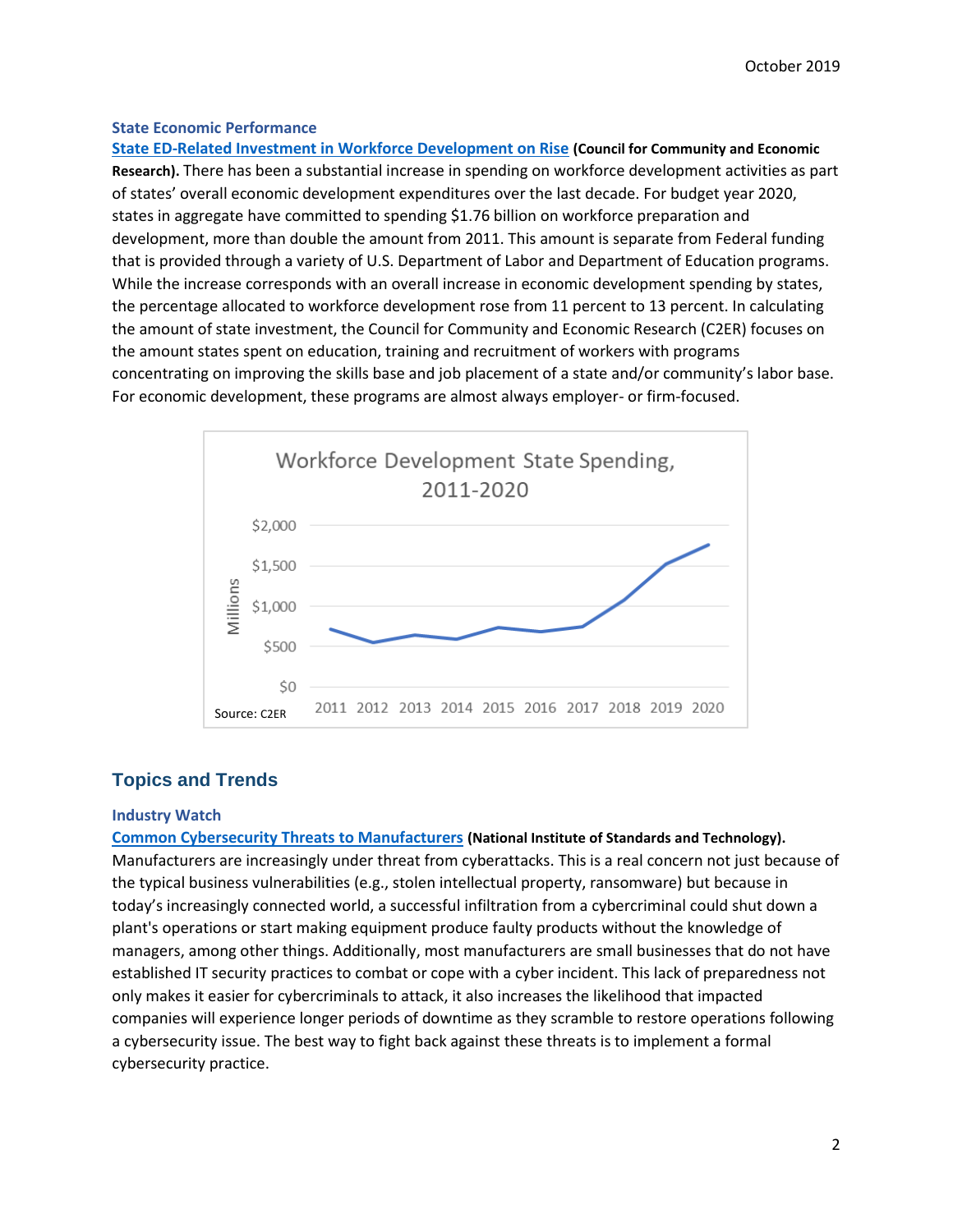### **Trade/Tariffs**

**[How to Find the Best Export Markets](https://www.export.gov/article?id=Developing-a-Marketing-Plan) (Export.gov).** As companies develop export plans and conduct international market research, they will be looking to narrow the selections to the best potential foreign export markets. Selecting Initial Export Markets is the second of five videos in the Plan Your Market Entry Strategy set. This video helps businesses further target their research: which similar products are selling in foreign markets, language and local cultural issues, product certification, pricing, and regional approaches to exporting. Among the recommendations for export research include identifying 5 to 10 large and fast-growing markets for a company's product. Look at trends over the past 3 to 5 years. Has market growth been consistent? Then, take a look at some smaller, fast-emerging markets that may provide ground-floor opportunities. If the market is just beginning to open up, there may be fewer competitors than in established markets. Look also at groupings of countries such as those with which the United States has free trade agreements. Or look at regions within large countries such as western Canada or far eastern Russia.

### **Opportunity Zones**

**[Opportunity and Revitalization Council Releases Website](https://opportunityzones.hud.gov/) (OpportunityZones.gov).** HUD Secretary Ben Carson, on behalf of the White House Opportunity and Revitalization Council, announced a new website that will serve as a hub of information for the array of audiences that work with the Opportunity Zones initiative. Opportunity Zone residents, state and local leaders, investors, and entrepreneurs can all utilize the opportunityzones.gov website to get the latest information about the initiative and the actions of the White House Opportunity and Revitalization Council. Secretary Carson chairs the Council, which is led by Executive Director Scott Turner. The Opportunity Zones website includes an interactive map of the 8,764 Opportunity Zones nationwide; links to the Opportunity Zone-focused website of each State and Territory; comprehensive Federal tools and resources that support Opportunity Zone residents and complementary Qualified Opportunity Fund investments; and the completed action items of each White House Opportunity and Revitalization Council member agency.

**[Opportunity Zones Aren't a Program—They're a Market](https://fortune.com/2019/10/03/opportunity-zones-market-investment/) (Fortune).** Opportunity Zones were created to spur tax-incentivized investments that benefit underserved communities across the country. But there is a crucial distinction being lost in the current conversation. Opportunity Zones are a market, not a program. This has a significant bearing on how, why, and where OZ investment will flow next—as well as who is best positioned to influence the results—to deliver positive long-term community impact. If Opportunity Zones were structured as a program, we would expect to see a finite appropriation of funds on an annual basis and a competitive application and allocation process. This type of structuring enables more control over the activities and outcomes funded by the program. Instead, OZs are a market-based incentive designed to catalyze private sector investments in specified census tracts. Anyone meeting the qualifications for market entry can participate. The earliest OZ investments have been a land rush, mainly aimed at low-risk, shovel-ready real estate. And that should have been expected. Capital, like water, flows down the path of least resistance. The key will be ensuring it keeps flowing into communities and creates the outcomes that justified this tax incentive in the first place. For more information on Opportunity Zones, CDFA has extensive resources available, [click here.](https://www.cdfa.net/cdfa/cdfaweb.nsf/resourcecenters/OZ.html)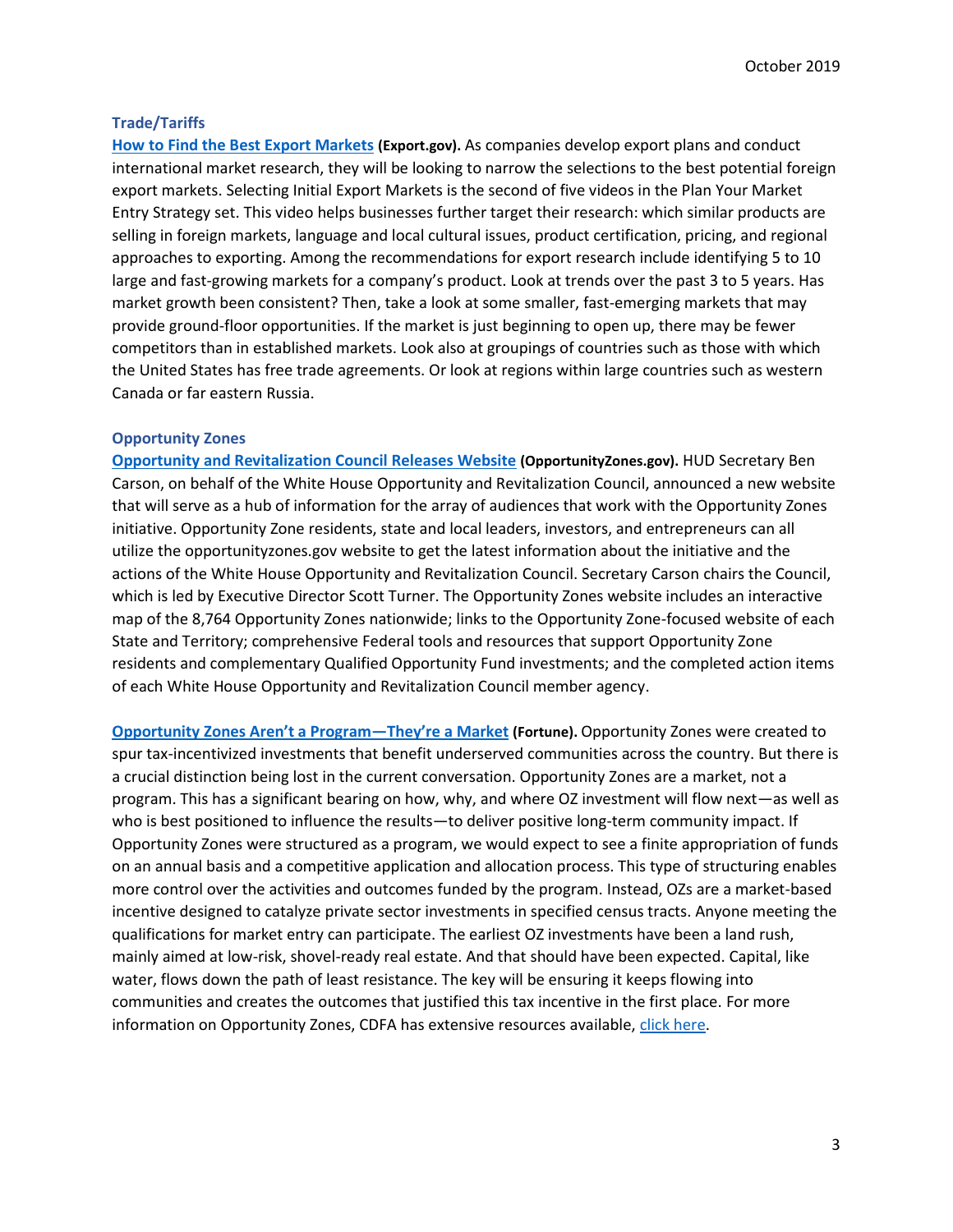**[Alabama Looking at \\$1 billion from Opportunity Zone investments](https://www.al.com/business/2019/09/alabama-looking-at-1-billion-from-opportunity-zone-investments.html?utm_source=Morning+Clips&utm_campaign=8e84ae8e65-EMAIL_CAMPAIGN_2019_09_16_02_27&utm_medium=email&utm_term=0_a88d8748c2-8e84ae8e65-167392865) (AL.com).** From an assisted living facility to a 125-room teaching hotel on an HBCU campus, Alabama has been a leader on the OZ incentive by aligning state incentives and helping to build community capacity. Alabama has 158 opportunity zones located across all 67 counties. For instance, in Cleburne County a project is taking shape to transform the old Cleburne County High School built in 1936 into a \$13 million assisted living facility. Mobile-based development firm Lathan & Coleman is planning Carillon Oaks to open next year using a combination of opportunity zone credits, historic rehabilitation tax credits and new market tax credits. The facility is expected to employ 40. The zones were based on economic and poverty numbers, and were chosen by state officials in the governor's office and the Alabama Department of Economic and Community Affairs. More than half of Alabama's are anchored by a university, airport, hospital or military base, and more than half have Interstate access. Sixty percent are in downtown or neighborhood commercial areas. The average median family income in the zones is a little more than \$30,000 a year, and 34 percent of those in the zones are considered poor. Unemployment in the zones is 14 percent compared with Alabama's 3.3 percent rate.

The Opportunity Zones program provides a tax incentive for investors to re-invest their unrealized capital gains into Opportunity Funds that are dedicated to investing into Opportunity Zones designated by the chief executives of every U.S. state and territory. Treasury has certified more than 8,700 census tracts as Qualified Opportunity Zones (QOZs) across all states, territories, and the District of Columbia. For a map of all designated QOZs, [click here.](https://eig.org/news/opportunity-zones-map-comes-focus)

### **Inclusive Growth**

**[The Work of the Future: Shaping Technology and Institutions](https://workofthefuture.mit.edu/sites/default/files/2019-09/WorkoftheFuture_Report_Shaping_Technology_and_Institutions.pdf) (MIT Task Force on the Work of the Future).**  Even if technological advances deliver rising productivity, there is no guarantee that the fruits of this bounty will reach the typical worker. These facts help to explain why, despite the tightest U.S. labor market in decades, a substantial majority believe that emerging technologies will magnify inequality and make high-paying jobs harder to find. The MIT Task Force on the Work of the Future convened to understand the relationships between emerging technologies and work, and to explore strategies to enable a future of shared prosperity. The task force found new and emerging technologies will have a profound effect on the work of the future and will create new opportunities for economic growth. Whether that growth translates to higher living standards, better working conditions, greater economic security, and improved health and longevity in the United States and elsewhere, depends on institutions of governance, public investments, education, law, and public and private leadership. To do better, we must first understand that today's challenge, and likely tomorrow's, is not too few jobs. Instead, it is the quality and accessibility of the jobs that will exist and the career trajectories they will offered to workers, particularly to those with less education. Addressing this challenge means channeling technological progress and accompanying productivity growth into a strong labor market that delivers broadly distributed income growth and economic security, as occurred in the decades after World War II.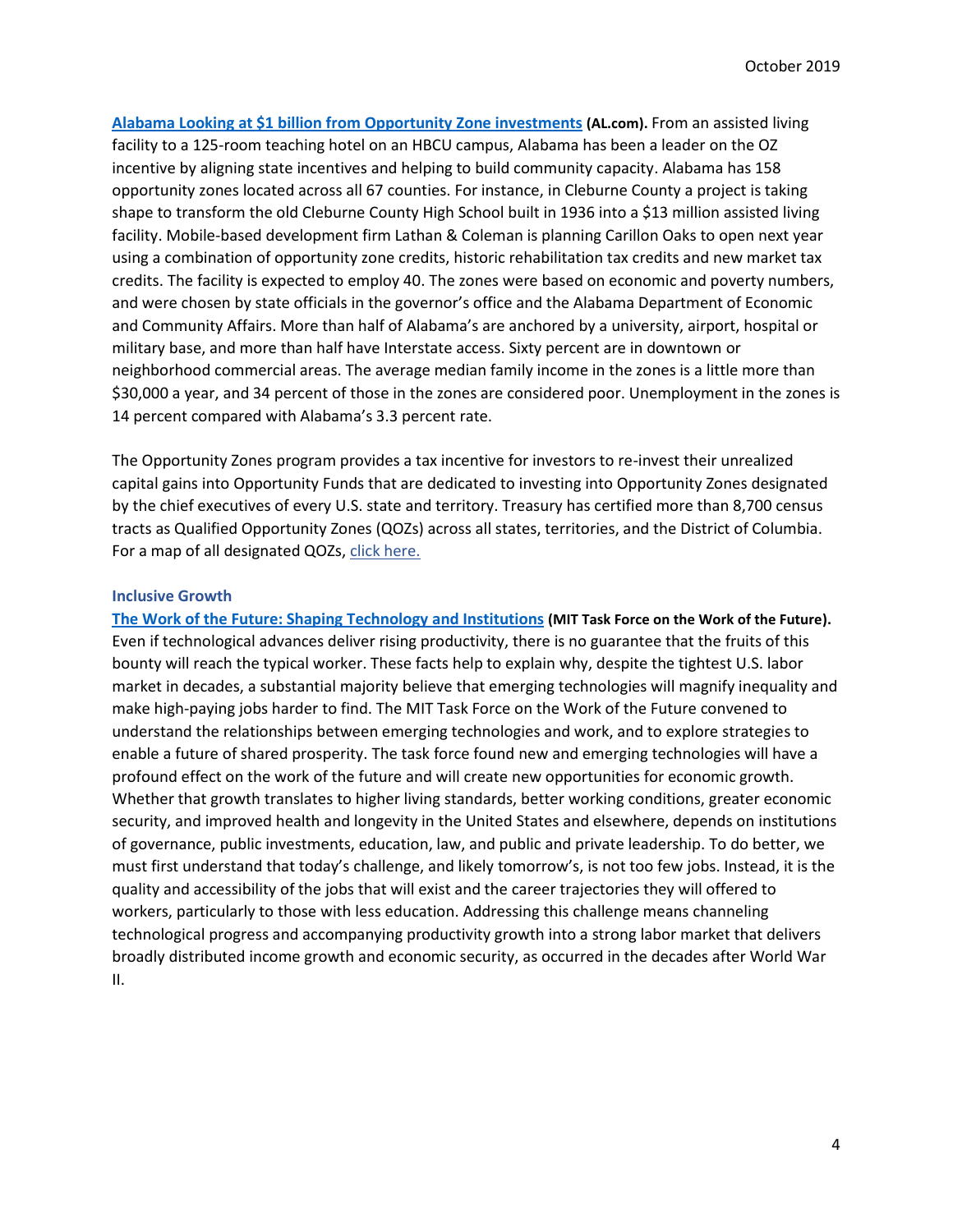

#### Changes in Labor Productivity and Compensation, 1948-2016

### **Innovation**

**[Startups Need Real Money, Not Just a Low Cost of Living](https://www.inc.com/dustin-mckissen/startups-need-real-money-not-just-a-low-cost-of-living-in-this-pennsylvania-city-they-can-find-both.html) (Inc.).** The sales pitch of nearly every American city outside of the coasts over the last few years: Start your startup here, where life is simpler, cheaper, and safer. There's one big problem with many of these sales pitches from rural, small, and mid-size cities: Money. There simply isn't enough capital available for entrepreneurs to take the chance. To overcome this issue, the Erie Innovation District--located in Erie, Pennsylvania--announced the formation of a \$10M fund designed to attract cybersecurity, information technology, and Internet of Things (IoT) startups to a small city known primarily for heavy industry. The fund, created in partnership with CapZone Impact Investments, will make use of the Opportunity Zone legislation that incentivizes investment in economically challenged communities. This new fund will help provide real resources that give founders the early-stage money they need to capitalize their ideas, products, and platforms.

### **Infrastructure**

**[Data Center Market Industry Outlook 2019-2024](https://www.benzinga.com/pressreleases/19/09/b14456240/united-states-data-center-market-industry-outlook-and-forecast-report-2019-2024-researchandmarkets) (Benzinga). T**he US data center market is expected to reach revenues of over \$69 billion by 2024. The growing popularity of Internet of Things (IoT) is a major driver for the growth of the US data center market. The country is one of the leading markets for IoT technologies, including IoT endpoints, IoT communication, IoT security, IoT data and analytics, and IoT artificial intelligence. The increasing usage of cloud computing services and applications continues to grow rapidly in the US, thereby leading to the establishment of large hyperscale cloud-based data centers. The growing demand for cloud services in the US is likely to increase the construction of cloudbased data centers. Amazon Web Services (AWS), Google, and Microsoft are increasing their investments in data center construction. In 2019, Northern Virginia, Oklahoma, Ohio, and Oregon have appeared as the major construction destinations for new cloud-based datacenters. The SaaS market in the US is expected to grow at a CAGR of over 15% through 2024.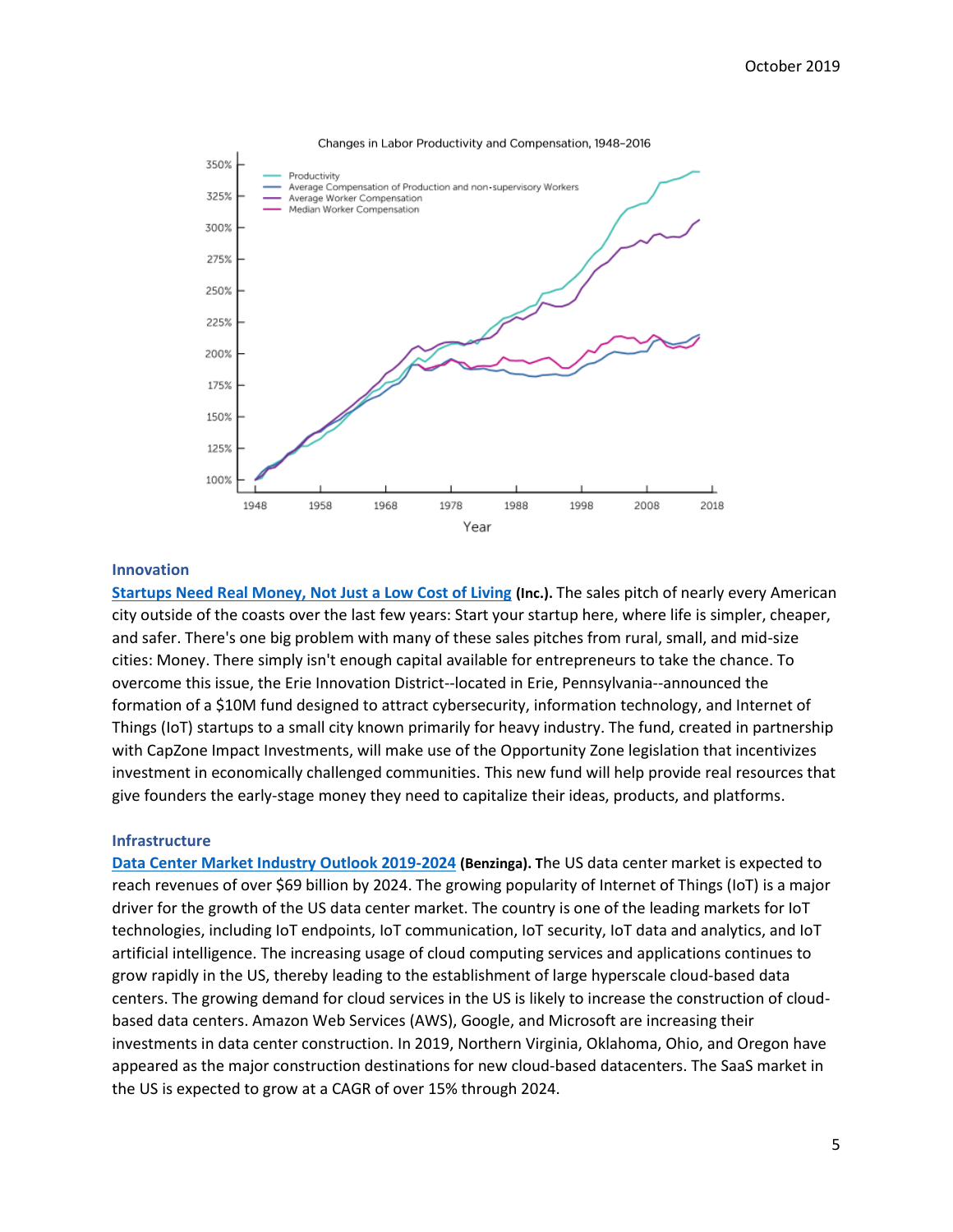# **Deal Makers**

### **Incentives in Action**

**[Connecticut Economic Incentives Need Accountability](https://www.ctpost.com/opinion/article/Editorial-Economic-incentives-need-accountability-14504548.php#photo-18405513) (CT Post).** The idea of offering economic incentives for companies to move to or grow in Connecticut has usually been viewed as a necessary evil. If Connecticut were to exit the business of luring companies with government largess, no one would expect competitors to follow suit. That's called unilateral disarmament, and it would be a death knell for the state economy. David Lehman, Commissioner of the Connecticut Department of Economic and Community Development (DECD), says he wants to change the dynamic, introducing the "Earn As You Go" program that would require companies to create jobs first in order to receive incentives. Under the plan, companies would receive a percentage of the "net new income tax" from each job, rather than an agreed-upon lump sum in advance of job creation or retention. The idea has some support in the Legislature, and looks like it would solve one of the most persistent problems in previous incentive systems — a lack of accountability. While everyone wants a system with accountability, no one wants to see a Connecticut mainstay — say, Subway or ESPN — move to Westchester over an incentive plan. So there needs to be a balance, which state officials appear to understand.

**[Illinois Governor Signs Tax Law to Attract New IT Investment](https://www.govtech.com/policy/Illinois-Governor-Signs-Tax-Law-to-Attract-New-IT-Investment.html?utm_term=READ%20MORE&utm_campaign=Cybersecurity%20and%20Democracy%20Collide%3A%20Locking%20Down%20Elections&utm_content=email&utm_source=Act-On+Software&utm_medium=email) (Government Technology).** Illinois passed a \$45 billion capital bill with tax incentives for data centers in the hopes of attracting more of the IT industry to the state. The economic development legislation makes Illinois on par with 30 other states that have enticing tax breaks targeted toward the development of data centers on the books. The law allows an exemption from sales tax for entities seeking to invest at least \$250 million to build a data center and creates a 20 percent income tax credit against wages if the facility is built in an underserved area. For the construction of a data center to be exempt from building taxes, all contractors and subcontractors must comply with the responsible bidder sections of the Illinois Procurement Code. Legislators and the governor's office will be able to track the effectiveness of the incentives with an annual report on the tax credit's outcome and effectiveness.

**[Enterprise Florida Relaunches Online Commercial Property Search Tool to Include Opportunity Zones](https://www.bizjournals.com/tampabay/news/2019/10/09/enterprise-florida-relaunches-online-commercial.html)**

**(Tampa Bay Business Journal).** Enterprise Florida has relaunched its online commercial property search to include opportunity zones. Find it Florida! is a public database for both searching and uploading available commercial buildings and land across the state. The database allows users to search using dozens of criteria combinations for infrastructure, education, broadband technology and more. It also includes demographics and statistics for all 67 counties and nearly 1,000 cities, towns and communities. The relaunch includes updates to the functionality of the site and a new layer featuring opportunity zones — federally designated areas that provide tax incentives to encourage development and investment. "The Opportunity Zones Program is a great economic development tool," Jamal Sowell, Secretary of Commerce and Enterprise Florida President and CEO, said. "We are ready to start marketing Opportunity Zones to potential businesses and investors to encourage additional investment and job opportunities for Floridians."

The State Business Incentives Database is a national database maintained by the Council for Community and Economic Research (C2ER) with almost 2,000 programs listed and described from all U.S. states and territories. The Database gives economic developers, business development finance professionals, and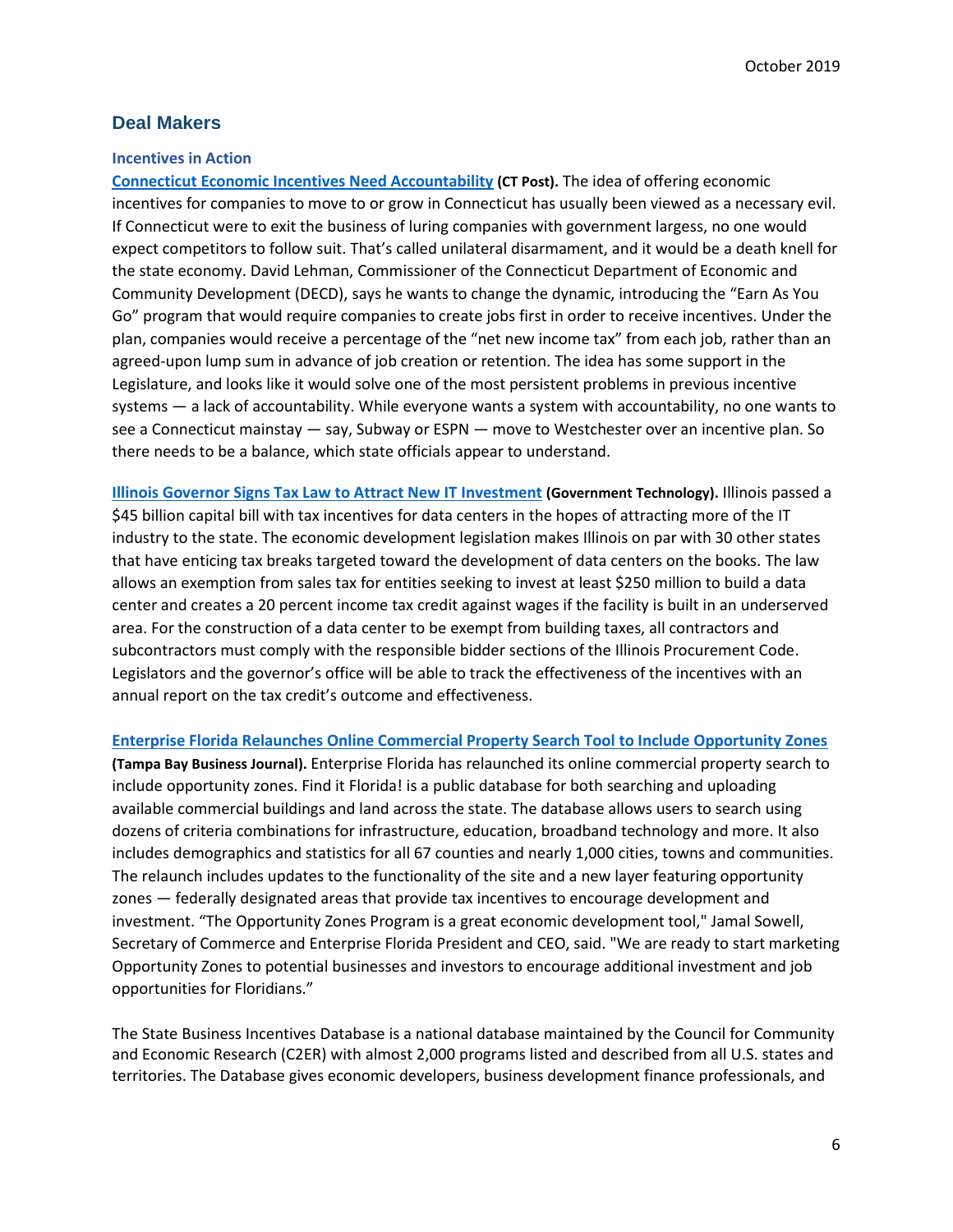economic researchers a one-stop resource for searching and comparing state incentive programs. To view the information available in the database, [click here.](http://www.stateincentives.org/)

### **New Growth Opportunities**

**[Forecasts Hazy for State Marijuana Revenue](https://www.pewtrusts.org/en/research-and-analysis/issue-briefs/2019/08/forecasts-hazy-for-state-marijuana-revenue?utm_source=MEP+State+News&utm_campaign=ccb1e85f88-EMAIL_CAMPAIGN_2019_09_29_11_41&utm_medium=email&utm_term=0_69a1ce5d24-ccb1e85f88-220196877) (Pew Charitable Trusts).** Supporters of legalizing recreational marijuana expected a new revenue source for states, but market uncertainties continue to challenge revenue forecasters and policymakers. The difficulty in forecasting revenue is compounded by the fact that states have only recently begun to understand the recreational marijuana market: the level of consumer demand for recreational marijuana products, the types of users and how much they might pay for the drug, and competition with the black market. States have learned some lessons but continue to grapple with unknowns. State officials can avoid budget shortfalls and keep program funding stable by being prudent in how they use these new collections. States should be careful to distinguish between marijuana revenue's short-term growth and long-term sustainability. While these new dollars can fill immediate budget needs, they may prove unreliable for ongoing spending demands.



Strong Early Growth in Revenue Slows as Markets Mature Tax collections from legalized recreational marijuana, FY 2015-2018

Source: Colorado Department of Revenue @ 2019 The Pew Charitable Trusts



Source: Washington Department of Revenue @ 2019 The Pew Charitable Trusts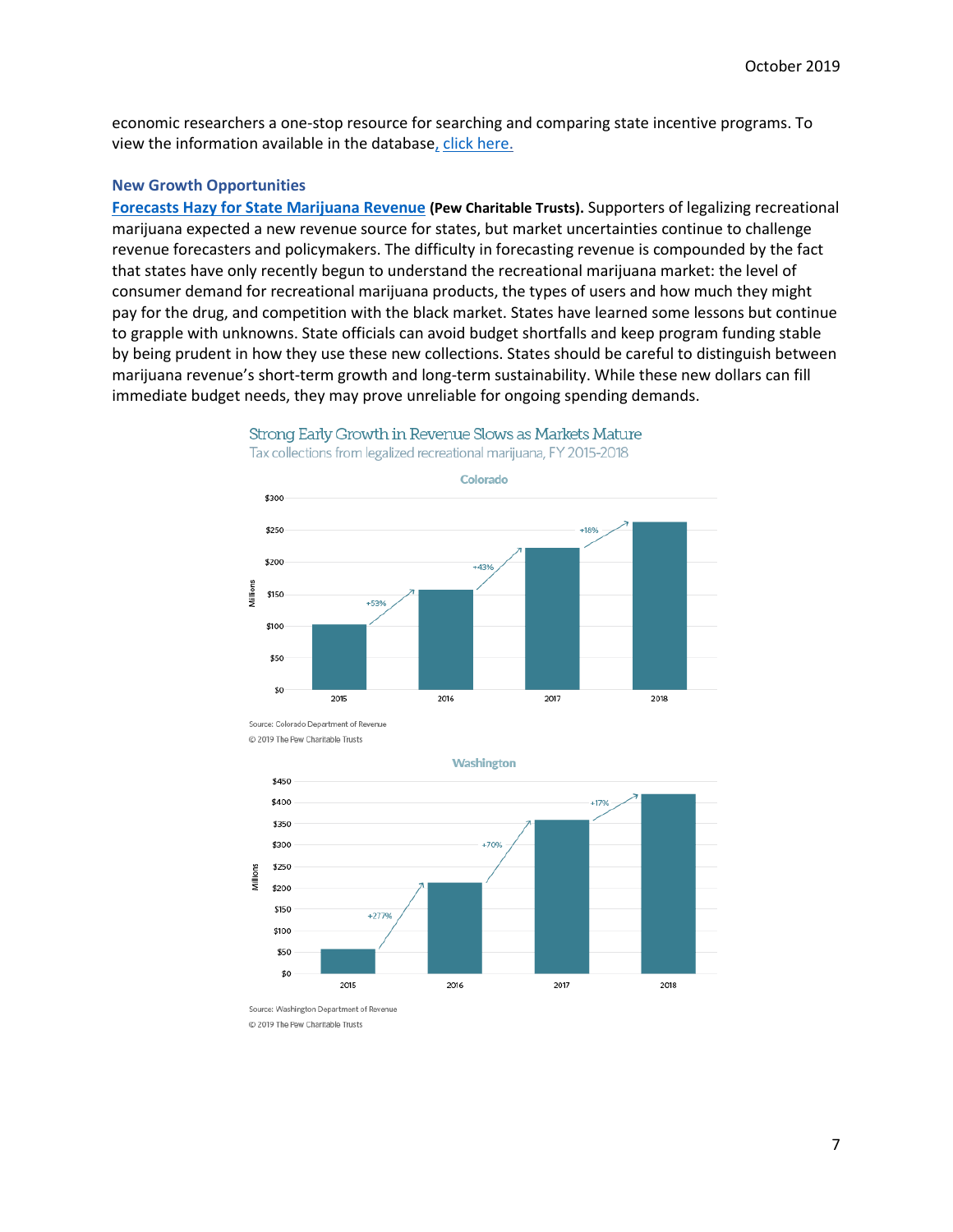### **Talent Development/Attraction**

**[Resources to Support Work-Based Learning](https://www.workforcegps.org/resources/2019/10/02/13/27/Resources-to-Support-Work-Based-Learning) (WorkforceGPS).** The "premiere" version of Work-Based Learning (WBL) is apprenticeships that include a rigorous program of academic instruction and paid work experience. But WBL can also include internships, on-the-job training and mentorships. It all depends on the interests and abilities of the individual as well as the needs and commitment of the employer, coupled with the access to good educational resources. WorkforceGPS is full of reports, successful practices, tools and webinars that highlight the various WBL strategies gathered in one location from Apprenticeship, Career Pathways, Innovation and Opportunity Network, Youth Connections, and other communities. Additional resources are constantly being added as this strategy to learning becomes more and more recognized as a win-win for the individual and the employer.

**[Foundational Skills of the Digital Economy](https://www.bhef.com/sites/default/files/BHEF_2018_New_Foundational_Skills.pdf)** (**Business-Higher Education Forum).** Which skills are in demand in both digitally intensive jobs, and more broadly? To find out, the Business-Higher Education Forum (BHEF) commissioned Burning Glass Technologies to examine skills in the job market by drawing from a set of more than 150 million unique U.S. job postings, dating back over a decade. The research identified 14 skills that have become foundational in the new economy, which converge in three interrelated groups: Human Skills, Business Skills, and Digital Skills. The foundational skills that make up these three groups are in high demand in both digitally intensive sectors and in the wider economy. In recent years, one or more of the foundational skill areas were requested in 53 percent of the 22.4 million total openings. In addition, two skill areas already have over one million annual openings and nine others have more than two million annual openings. All skills have seen a steady increase in demand, and those who develop foundational skills earn significantly more in wages.



## The New Foundational Skills of the Digital Economy

These 14 skills, already in wide demand by employers, command salary premiums<br>and are crucial for workers who want to keep pace with a changing job market.

C Burning Glass Technologies